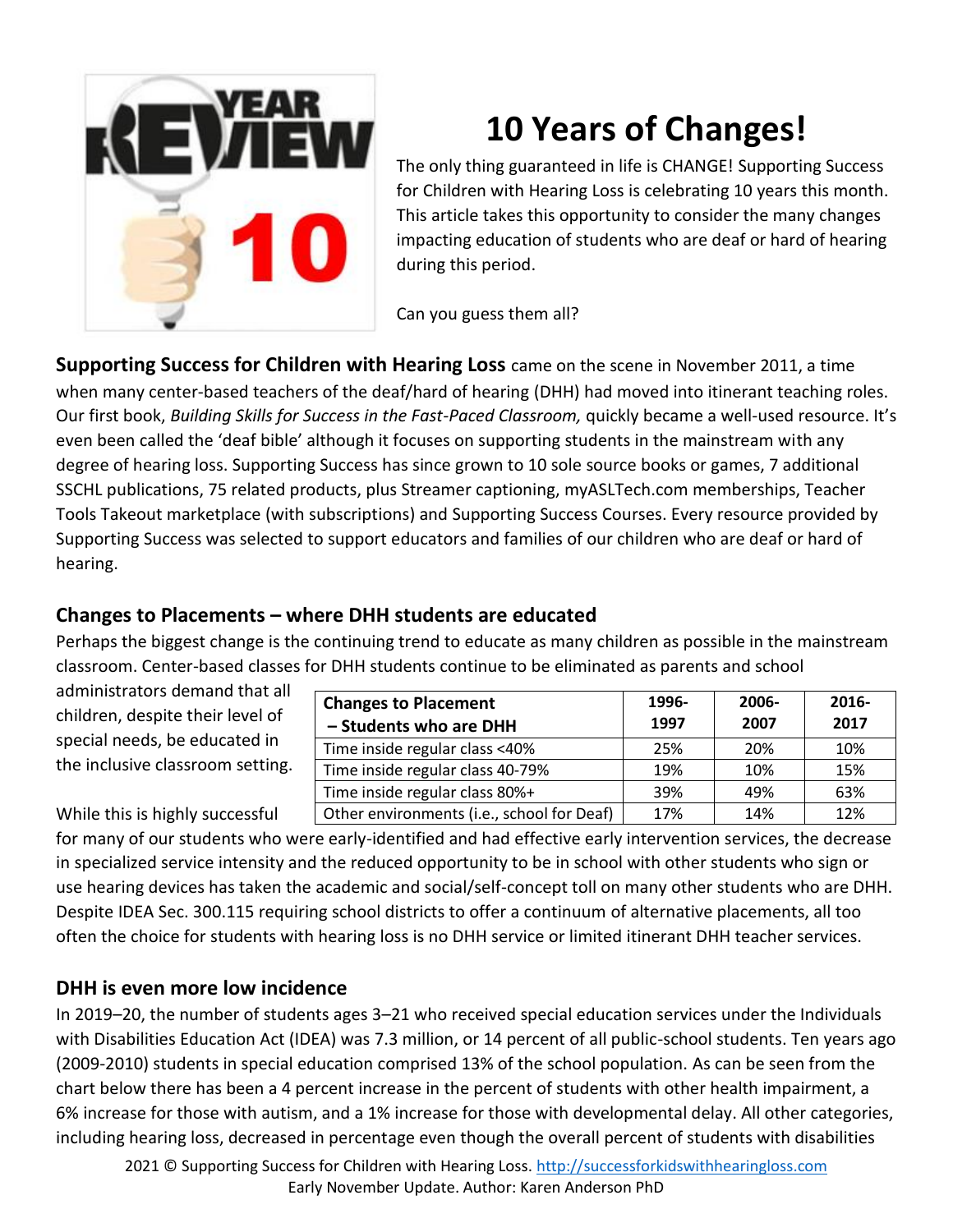increased. The DHH 'fish' continues to get smaller within the special education 'pond'. Some of this is the success of early identification of hearing loss and early intervention. This may also reflect a trend for not qualifying students with special needs (such as expanded core skills) that would have been qualified in the past.



NOTE: Data are for the 50 states and the District of Columbia only. Visual impairment, traumatic brain injury, and deaf-blindness are not shown because they each account for less than 0.5 percent of students served under IDEA. Due to categories not shown, detail does not sum to 100 percent. Although rounded numbers are displayed, the figures are based on unrounded data

### **Communication Modality Shifts**

In 2007-2008 a total of 46% of students in the annual Gallaudet survey used sign language. In the survey reflecting 2013-2014 (apparently the last survey) 20.5% had a cochlear implant(s), 58% used hearing aid(s), 20% used a signed language only and 17% used sign with speech, 8% used cued transliteration and 51% were spoken language only.

Thus, in 5 years, the percent of students using sign language alone or sim-com decreased from 46% to 37%, whereas those using speech or cues with speech increased from 54% to 59%. It is

sim-com students has continued in the most recent 5 years.





= Sign + Speech = speech only

2021 © Supporting Success for Children with Hearing Loss[. http://successforkidswithhearingloss.com](http://successforkidswithhearingloss.com/) Early November Update. Author: Karen Anderson PhD